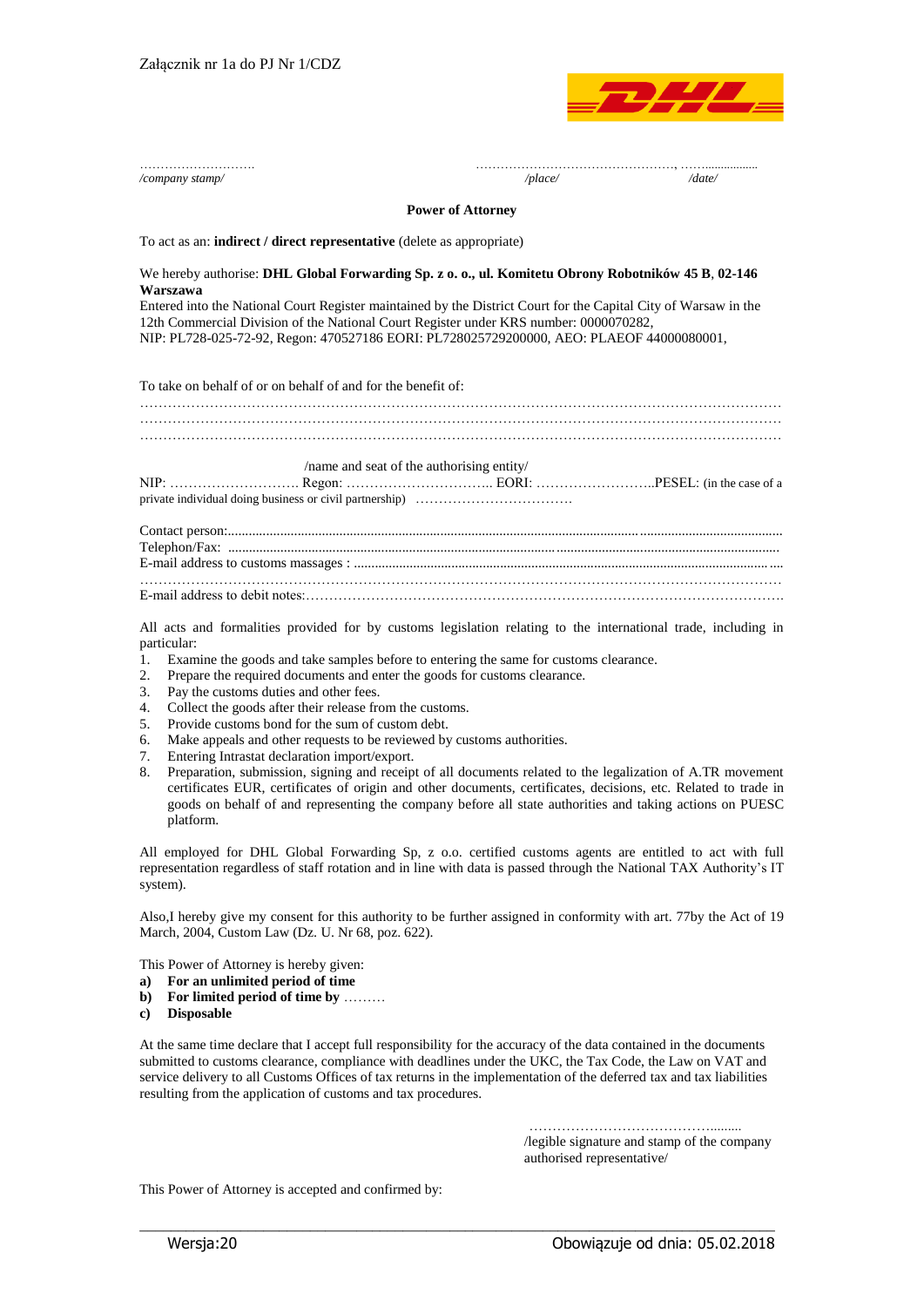

/date and signature of the company DHL GF representative)

............................................................................

NOTE:

The original completed and signed (by the persons authorized to represent the company) authorization, together with a legible copy of: REGON, evidence of economic activity (excerpt from the KRS, a certificate of registration in the register of business activity, the statute), and the document confirming the NIP, please provide to DHL Global Forwarding Sp. z o.o. Office:....................................................................... Submission of authorization shall be subject to stamp duty of 17 PLN. This amount will be re-invoiced for the appointer.

## **Security Declaration for Authorised Economic Operators AEO**

| Name (Company)       |  |
|----------------------|--|
| <b>Street Adress</b> |  |
| City                 |  |
| Country              |  |
| Postal Code          |  |
| Phone                |  |
| e-Mail               |  |
|                      |  |

I hereby declare that:

 goods, which are produced, stored, forwarded or carried by order of Authorised Economic Operators (AEO), which are delivered to AEO or which are taken for delivery from AEO

- o are produced, stored, prepared and loaded in secure business premises and secure loading and shipping areas
- o are protected against unauthorized interference during production, storage, preparation, loading and transport
- reliable staff are employed for the production, storage, preparation, loading and transport of these goods
- business partners who are acting on my behalf are informed that they also need to ensure the supply chain security as mentioned above.

| Name of Authorised              | Company Stamp                     |
|---------------------------------|-----------------------------------|
| Signatory                       | (where required)                  |
| Position                        |                                   |
| Signature                       |                                   |
| Date issued                     |                                   |
| This declaration was issued to: |                                   |
| Name (Company)                  | DHL Global Forwarding Sp. z o. o. |
| <b>Street Adress</b>            | Komitetu Obrony Robotników 45 B   |
| City                            | Warszawa                          |
| Country                         | <b>Poland</b>                     |
|                                 |                                   |

\_\_\_\_\_\_\_\_\_\_\_\_\_\_\_\_\_\_\_\_\_\_\_\_\_\_\_\_\_\_\_\_\_\_\_\_\_\_\_\_\_\_\_\_\_\_\_\_\_\_\_\_\_\_\_\_\_\_\_\_\_\_\_\_\_\_\_\_\_\_\_\_\_\_\_\_\_\_\_\_\_\_

Authorised Signatory registered at the Commercial Register

-1